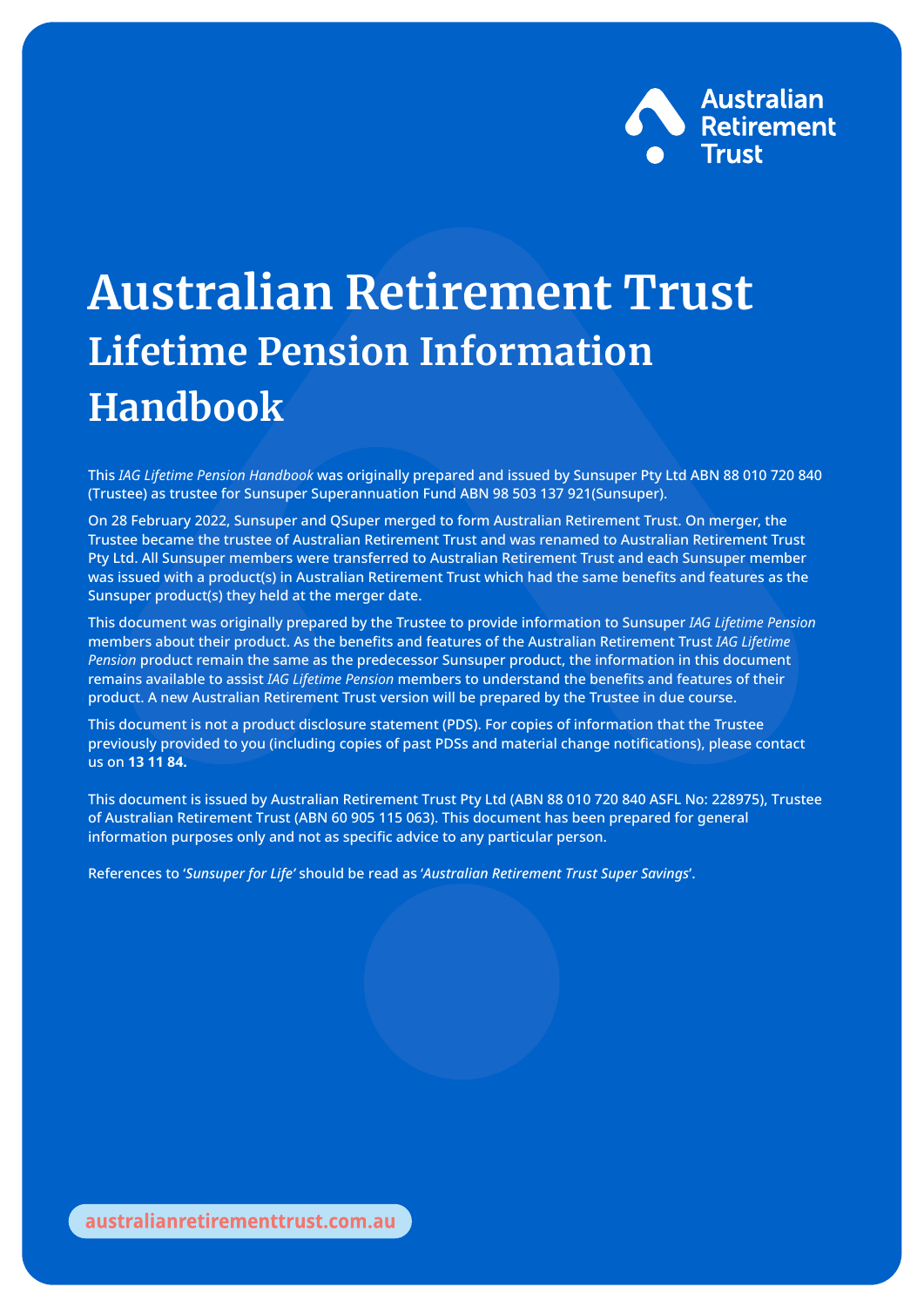# **Sunsuper for life Corporate**

**IAG Lifetime Pension Handbook**

**Issue date: 14 November 2020**

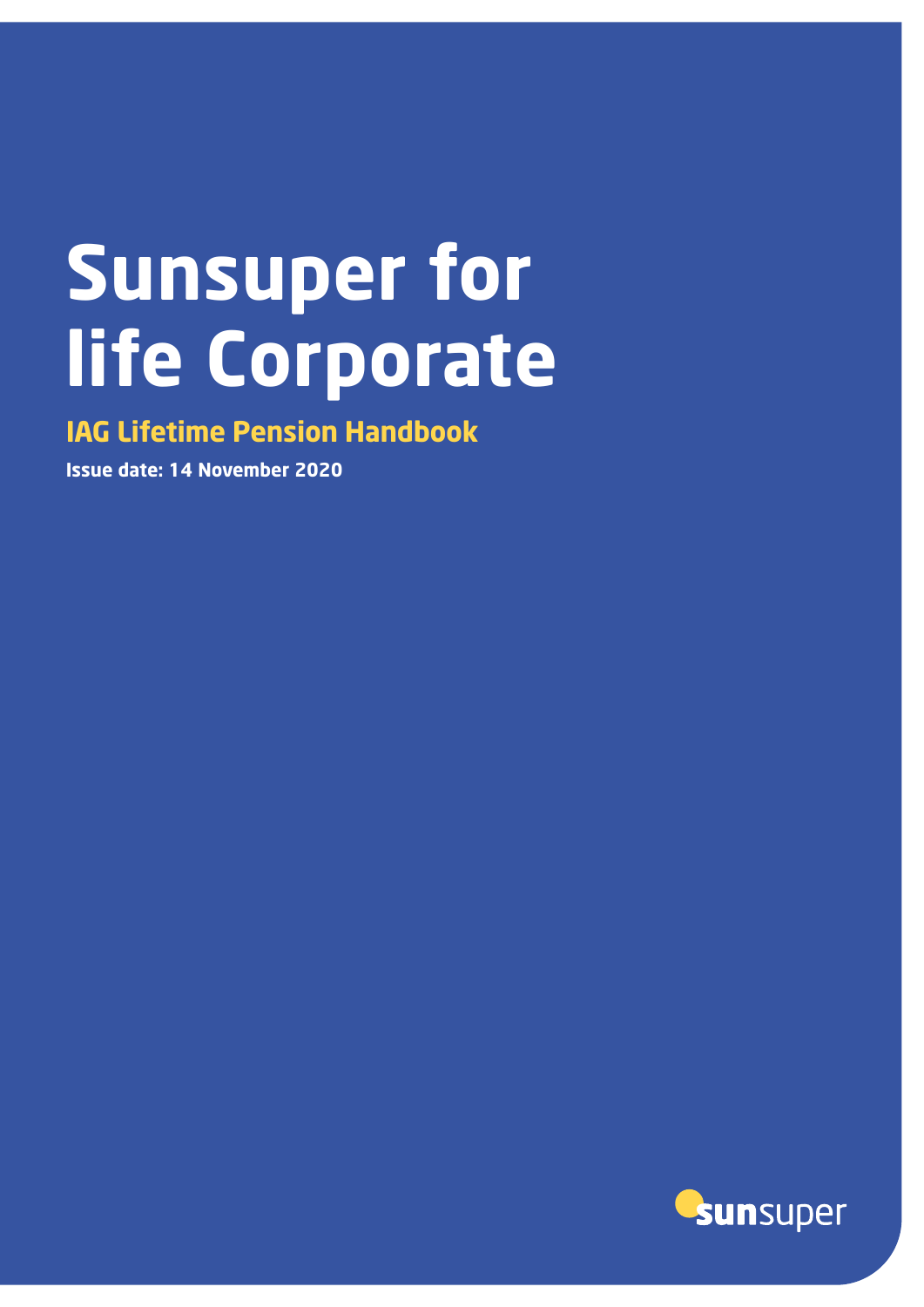## **Contents**

| 2. Risks of your Pension<br>1<br><b>3. Your IAG Lifetime Pension</b><br>1<br>4. Cooling Off Period<br>1<br>Appendix 1 - Category A - Ex-NRMA<br>2<br><b>Appendix 2 - Category B - Ex-RACV</b><br>2<br><b>Appendix 3 - Category C - Ex-CGU</b><br>3<br><b>Appendix 4 - Category D - Ex-CGU VACC</b><br>4<br><b>Appendix 5 - Category F - Ex-SGIC</b><br>5 | 1. About the IAG Superannuation Plan |  |
|----------------------------------------------------------------------------------------------------------------------------------------------------------------------------------------------------------------------------------------------------------------------------------------------------------------------------------------------------------|--------------------------------------|--|
|                                                                                                                                                                                                                                                                                                                                                          |                                      |  |
|                                                                                                                                                                                                                                                                                                                                                          |                                      |  |
|                                                                                                                                                                                                                                                                                                                                                          |                                      |  |
|                                                                                                                                                                                                                                                                                                                                                          |                                      |  |
|                                                                                                                                                                                                                                                                                                                                                          |                                      |  |
|                                                                                                                                                                                                                                                                                                                                                          |                                      |  |
|                                                                                                                                                                                                                                                                                                                                                          |                                      |  |
|                                                                                                                                                                                                                                                                                                                                                          |                                      |  |

Sunsuper is the superannuation fund that IAG have chosen to manage their Defined Benefit plan.

IAG are not responsible for the preparation of this document. They are not providing advice or a recommendation in relation to your benefit.

This *Handbook* contains information about Lifetime Pensions (including Deferred Pensions), including pensions transferred from the IAG Employee Superannuation Fund (Former Fund).

The details of the pension benefits available in the IAG Superannuation Plan are documented in the IAG Benefit Deed which is an agreement between Sunsuper Pty Ltd (the Trustee) and IAG (the principal Employer). Your benefits are governed by the IAG Benefit Deed, and by the terms and conditions of the Trust Deed of the Sunsuper Superannuation Fund. The information in this *Handbook* is a summary only of some important features.

If any statement in this *Handbook* conflicts with the Trust Deed or the IAG Benefit Deed then the Trust Deed provisions or IAG Benefit Deed will override this *Handbook*.

#### **How to use this** *Handbook*

This *Handbook* provides you with important information to help you better understand your IAG Lifetime Pension or Deferred Pension.

#### **Important information**

This is the *Sunsuper for life Corporate Lifetime Pension Handbook for IAG Superannuation Plan* (*Handbook*). This *Handbook* contains information about IAG *Lifetime Pension*s. The information in this *Handbook* forms part of the *Sunsuper for life Corporate Product Disclosure Statement for IAG Superannuation Plan (Defined Benefit members)* (*Defined Benefit PDS*) issued on 14 November 2020. The *Defined Benefit PDS* references important information contained in this *Handbook* by "**i**"

- The *PDS*, and the *Sunsuper for life Corporate Defined Benefit Handbook for IAG Superannuation Plan (Defined Benefit Handbook)*, containing information about the Defined Benefits and Additional accumulation accounts, including benefit terms and conditions,
- The *Sunsuper for life guide*, containing information about superannuation in general and *Sunsuper for life* in particular, and
- The *Sunsuper for life Investment guide*, containing information about the investment options available in IAG. This *Handbook*, the *PDS*, the *Sunsuper for life guide* and the *Sunsuper for life Investment guide* are all available at **sunsuper.com.au/iag** and should be read before making a decision regarding your benefits.

#### **General advice disclaimer**

The information in the *Defined Benefit PDS*, the *Defined Benefit Handbook*, this *Handbook*, the *Sunsuper for life guide* and *Sunsuper for life Investment guide* is general information only and doesn't take into account your personal objectives, financial situation or needs. You should consider the appropriateness of the information in this *Handbook* with regard to your objectives, situation and needs. You should obtain financial advice tailored to your personal circumstances. Call us if you would like to speak to a qualified financial adviser.

#### **Protecting your privacy**

Sunsuper respects the privacy of the information you give us. If you require a copy of our Privacy Policy visit **sunsuper.com.au/privacy** or contact us.

#### *Financial Services* **Guide (FSG)**

The FSG contains information about the financial services Sunsuper Pty Ltd (ABN 88 010 720 840, AFSL No 228975) provides and will help you decide whether to use these services. Visit **sunsuper.com.au/fsg** or contact us for a copy.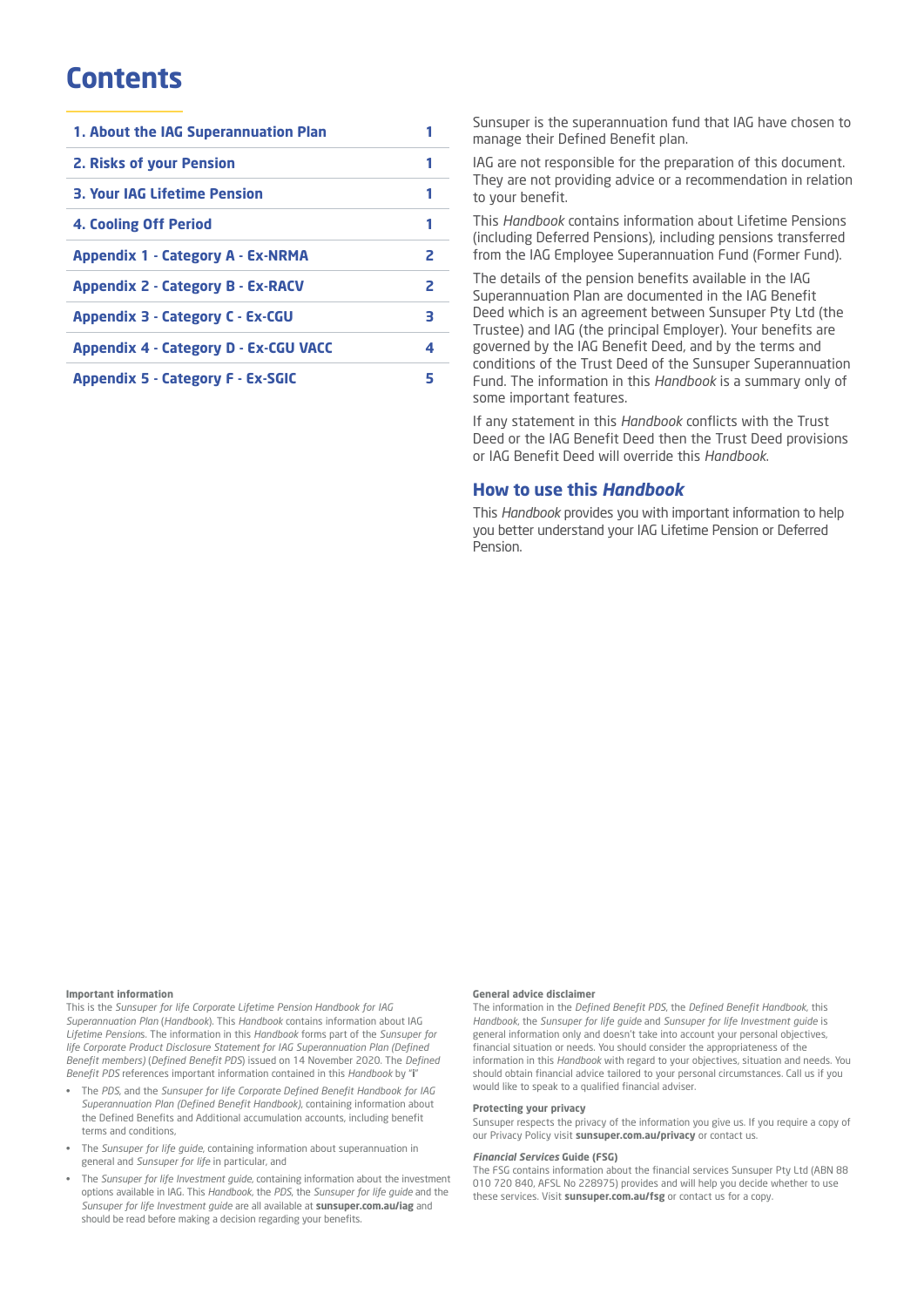## **1. About the IAG Superannuation Plan**

The IAG Superannuation Plan provides benefits for members of the Former Fund who transferred to Sunsuper by a successor fund transfer on 14 November 2020 *(Transfer Date).* This *Handbook* outlines the arrangements within the IAG Superannuation Plan for Lifetime Pensioners (including Deferred Pensioners).

#### **Membership**

Different members within the IAG Superannuation Plan have different pension arrangements based on their category of membership under the Plan Rules. Differences exist because groups of members have been transferred to the Plan from other superannuation funds and the Trustee has agreed to provide the transferring members with equivalent rights in respect of benefits provided previously as a condition of the transfer. Your pension arrangements have been categorised below. If you are unsure what category you belong to, please contact us.

#### **Important terms**

Important terms in this *Handbook* include:

*Beneficiary:* a member and/or anyone entitled to receive a benefit under this plan. In cases where the Beneficiary is subject to a legal disability, alternative benefit payment arrangements may be considered.

*Former Fund* means the IAG & NRMA Superannuation Plan.

## **2. Risks of your Pension**

Risks associated with a Lifetime Pension may include:

- your Lifetime Pension is supported by IAG,
- once your pension has commenced you may not be able to convert your pension into cash,
- laws may change in the future (e.g. tax, social security), and
- your Lifetime Pension may not be enough to provide adequately for your retirement.

## **3. Your IAG Lifetime Pension**

IAG Lifetime Pensions provide an annual pension amount payable to you in monthly installments. Pensions will be paid on the 15<sup>th</sup> of the month or the business day before if the 15<sup>th</sup> falls on a weekend or public holiday.

For Transferred Retirement Pensioners and Transferred Spouse Pensioners, the annual amount of your Lifetime Pension that was being paid to you in the Former Fund will be the annual amount that will commence to be paid on your transfer to Sunsuper.

Your Lifetime Pension will continue to be paid as it was by the Former Fund and your entitlements will not change as a result of transferring to Sunsuper.

For Members who become entitled to a benefit payable as a pension from the Plan, how the amount of your pension is calculated is described in the *IAG Defined Benefit Handbook*.

#### **How long will a pension be paid?**

Lifetime Pensions are payable for the life of the Retirement Pensioners and, if a Lifetime Pension is payable to their Eligible Spouse, for the life of the spouse.

If a pension becomes payable to an Eligible Child, the eligible pension will be payable while they remain classified as an Eligible Child and will cease when they reach age 18 but depending on your category may be paid until a later age if they are deemed to be a student.

A lump sum benefit may become payable upon death if there is no spouse or Eligible Child of the Retirement Pensioner and your pension has a minimum payment guarantee.

#### **Continuation of Lifetime Pension**

To ensure your Lifetime Pension benefits continue to be paid, each July Sunsuper will send you the *Lifetime Pension Declaration*. You can make your declaration over the phone by calling us on **13 11 84** or completing and returning the form to Sunsuper by the required date.

#### **Tax on pensions**

Your Lifetime Pension will be subject to tax if you are under age 60, or if you and over 60 and your annual pension is above a certain limit. Refer to the Defined Benefit *PDS* for more information.

#### **Fees and costs**

The fees and other associated costs of providing your Lifetime Pension are paid by IAG and do not impact your benefit

## **4. Cooling Off Period**

If you or your Eligible Spouse choose to receive your Defined Benefit as a Lifetime Pension (refer to the relevant Appendix of this *Defined Benefit Handbook* for more information), a 14-day cooling off period applies from the earlier of:

- 1. The date of the confirmation advice of the commencement of the Lifetime Pension in Sunsuper ; or,
- 2. 5 days after the commencement of the payment of the Lifetime Pension.

During this period, you or your Eligible Spouse may write to the Trustee revoking the choice to commence a pension and instead elect to receive your Defined Benefit as a lump sum. For more information, contact us on **13 11 84**.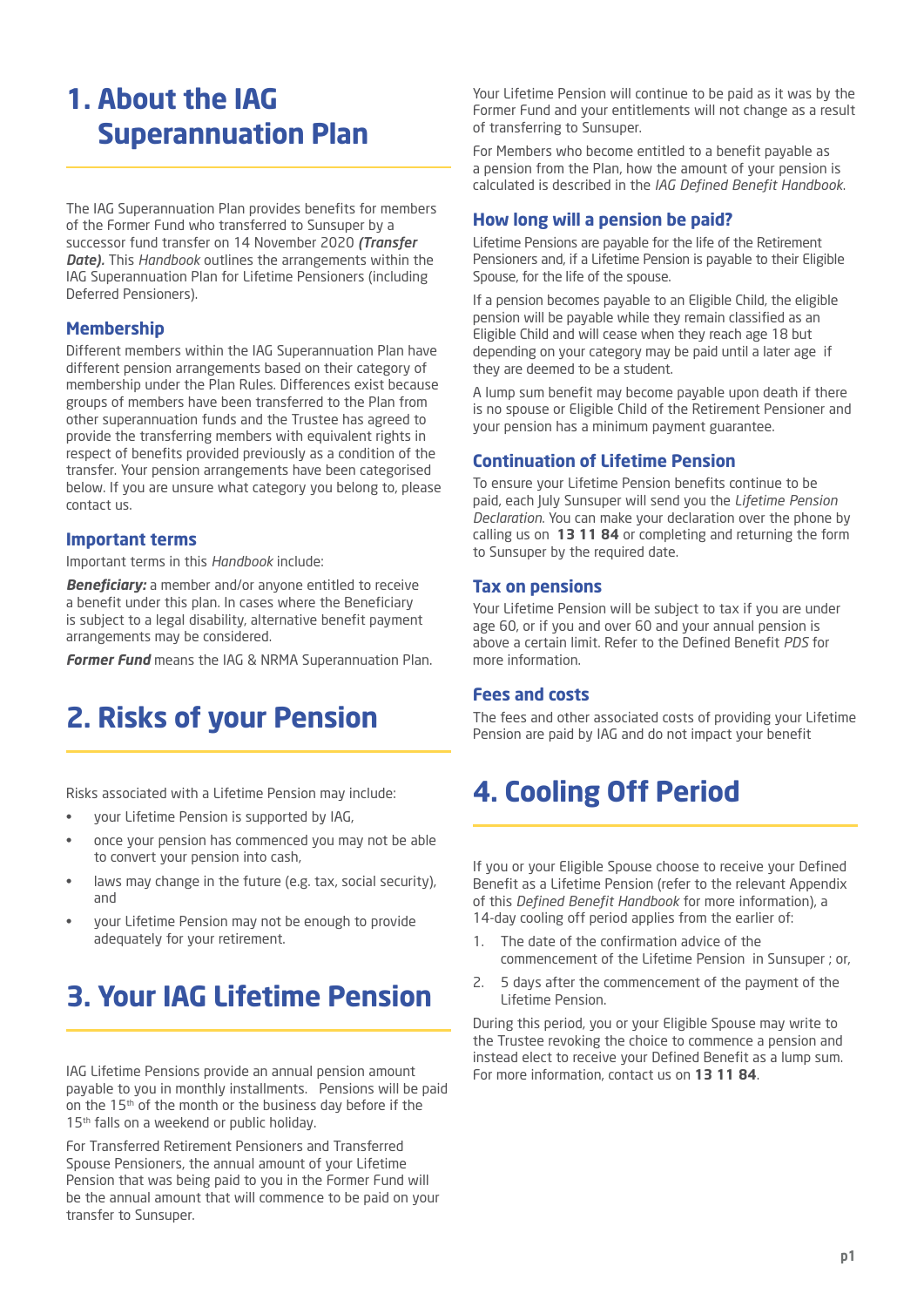## **APPENDIX 1 Category A – Ex-NRMA**

#### **Child Pensions**

Child Pensions may be payable in relation to Ex-NRMA members of the Former Fund, as outlined below.

In the event of either

- 1. Your death; or
- 2. Your becoming Totally & Permanently Disabled;

Prior to age 65, a benefit may be payable to up to three of your youngest dependent children who are either under the age of 16 or financially dependent and under the age of 21.

If any of your youngest children are under age 16 at the date of your death or the date you are deemed Totally & Permanently Disabled, the benefit for each of these children is calculated as 10% of your salary at the relevant date multiplied by the difference between the age of 16 years and the age of your child at their last birthday before the relevant date. The benefit is to be held in trust for each eligible child

If any of your three youngest children are over 16 at the date of your death or the date you are deemed Totally & Permanently Disabled or has been receiving a benefit up to age 16, an income benefit is payable for each of those children while they remain financially dependent and under age 21 (this is not a lifetime pension). The income benefit is at the annual rate of 10% of your salary which under current arrangements, is payable monthly.

For more information about Total & Permanent Disability, please refer to your IAG Defined Benefit *Handbook* available at **sunsuper.com.au/iag**

## **APPENDIX 2 Category B – Ex-RACV**

#### **Your pension benefits in IAG Superannuation Plan**

As an Ex - RACV member of the Former Fund you may request for the Trustee to apply for your benefits as a Lump Sum or you may also elect to receive your benefits in the form of a Lifetime Pension. As a result of:

- Retiring from service; or
- Leaving service on the grounds of Total and Permanent Disability or Disability

In the following circumstances you may elect to receive a deferred pension instead of a lump sum benefit:

- Redundancy after not less than 10 years' service; or
- Termination of services for reasons other than dismissal or misconduct

If you were already in receipt of a Lifetime Pension as an Ex - RACV member of the Former Fund, your entitlement will continue the same terms after the Transfer to Sunsuper.

#### **Death of a Pensioner**

In the event of the death of a Lifetime Pensioner, your surviving Eligible Spouse is entitled to receive a Lifetime Pension from the date of your death for life.

The Lifetime Pension is calculated as follows:

• 62.5% of the amount of your Lifetime Pension at the date of your death.

#### **Example**

#### **Pensions payable to a Spouse**

Nicole is a member who is married to Keith at the commencement of the Lifetime Pension. She was receiving a Lifetime Pension payment of \$50,000 p.a. at the date of her death.

On Nicole's death, Keith will receive:

• A Lifetime Pension of 62.5% of her Lifetime Pension  $=$  \$50,000 x 62.5% = \$31,250 p.a.

If the Pensioner was in receipt of a Total & Permanent Disablement Pension or a Disability Pension, an alternative Pension of equivalent value will be made to the Eligible Spouse provided that the pension amount had not at any time been less than the maximum amount payable.

#### **Pensions in respect of children**

In the event of either

- 1. Your death; or
- 2. You retire on or after the age of 65, or cease work as a result of Total & Permanent Disability

The trustee shall pay a pension in respect of each child (up to a maximum of three children) until the child attains 18 (or dies, if earlier)..

The annual amount of Pension payable to the Eligible Child is 7.5% of your Final Average Salary provided that the aggregate annual pensions in respect of all Eligible children does not exceed 22.5% of your FAS.

#### **Example**

#### **Pensions payable to a Child**

Nicole is a member and her Final Average Salary (FAS) was \$120,000 ( FAS being the average of the last three years of your salary)

On Nicole's death, each Eligible Child would receive:

\$9,000 p.a. with the aggregate maximum pensions allowable of \$27,000 p.a.

When an eligible child reaches age 18, the amount payable in respect of that eligible child will cease.

In certain circumstances, alternative Pension arrangements may be considered. We will tell you if this applies to you.

#### **Deferred Pension**

If you elect to receive a Deferred Pension, you may receive it as a Lifetime Pension, so long as it commences from your 65th birthday.

If you elect to receive a Deferred Pension and die before the commencement of the pension, your Eligible Spouse is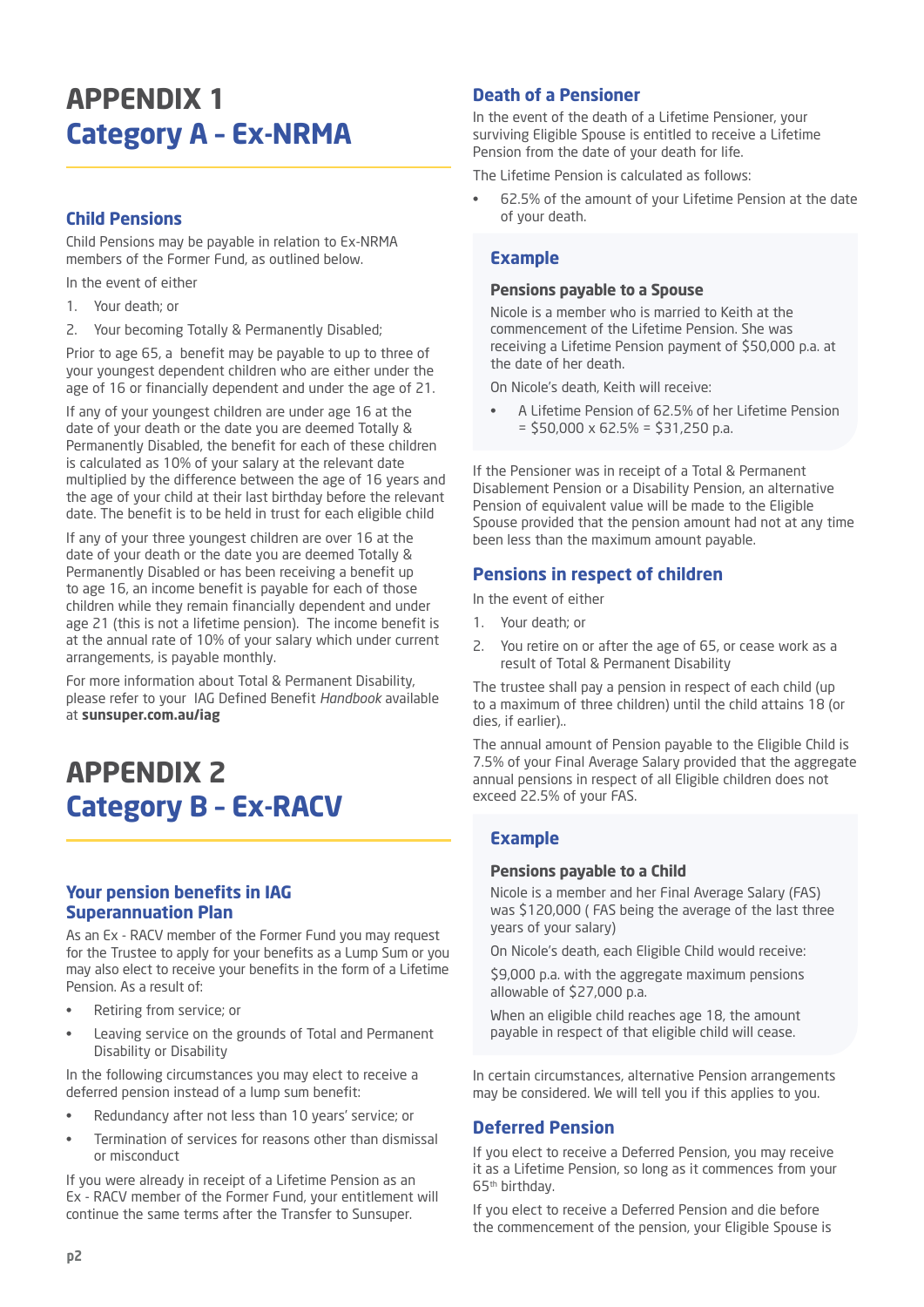entitled to a Lifetime Pension but can elect to receive a lump sum payment instead of the pension.

If you elect to receive a Deferred Pension and die before the commencement of the pension, your Eligible Spouse shall be in receipt of the Lifetime Pension from the date of your death. Your Eligible Spouse's pension will be 46⅞ % (or 46.875%) of your FAS, which will be reduced based on your membership period, if under 30 years.

An Eligible Spouse may elect to receive in lieu of such pension a cash sum, calculated as per the Benefit Deed .

#### **Minimum benefit payable on death of a pensioner**

The minimum benefit payable on the death of a pensioner is the greater of the following two amounts:

- 1. A lump sum benefit equal to the Resignation Benefit; or
- 2. The total contributions you made to the Plan with interest multiplied by 2 plus your Retirement Credit.

#### LESS

all amounts paid from the Plan in respect of the pensioner to the date of death (including all eligible spouse and child pensions)

This means that if the total benefits paid to:

- The original pensioner (both as a member and pensioner); and
- any Eligible Spouse; and
- any Eligible Child

are less than the greater of the two amounts (1 and 2) worked out above, additional benefits are payable to bring the total to that amount.

The Trustee will decide to which persons and in what amounts the additional benefits are paid, subject to superannuation law.

#### **Indexation**

Indexation does not apply to this category of pension

#### **Alternate Pension**

With the agreement of the Trustee, a person entitled to receive a Pension may elect to receive an alternative Pension of equivalent value as determined by the Trustee with the advice of the Actuary.

#### **Important Terms**

Important terms for Ex- RACV pension members include:

*Eligible Child:* any child under the age of 18 years and is:

- a) from current or previous marriage,
- b) from a person deemed as a Spouse of the member prior to the member's ceasing date,
- c) any child legally adopted prior to the Member's ceasing date,
- d) any other child who was under the guardianship of the Member prior to the member's ceasing date.

*Eligible Spouse:* the surviving Spouse of the member. The relationship must have commenced prior to the member ceasing employment.

*Final Average Salary (FAS)* is the average Salary payable in respect of an ex-RACV Member during the last 3 years (or the actual period, if less) immediately prior to the termination of his/her Service

*Pension:* is an installment benefit payable from the Plan

*Ex-RACV Member:* is a member who was an 'RDB member' in the Former Fund immediately before the Transfer Date.

## **APPENDIX 3 Category C – Ex-CGU**

#### **Your pension benefits in IAG Superannuation Plan**

As an Ex - CGU member of the Former Fund you may be entitled to a pension under one of the following circumstances:

- Retiring from service; on or after age 60 or
- Having attained the age of 55 by reason of dismissal other than on the grounds of misconduct; or
- By voluntary resignation where the Employer determines that you are entitled to a pension; or
- Permanent incapacity or permanent invalidity; or
- A deferred pension on resignation, payable from age 60 or such earlier age as determined by the Trustee at the request of the Employer.

As an Ex - CGU Member of the Former Fund, you may request for the Trustee to apply all or part of your benefit to purchase an annuity on your behalf, or for you and one or more of your Dependents.

You may also elect to receive your benefits in the form of a Lifetime Pension.

If you were already in receipt of a Lifetime Pension as an Ex - CGU Member of the Former Fund, your entitlement will continue on the same terms after the Transfer to Sunsuper and be subject to the same terms and conditions.

An Ex - CGU Member in receipt of a pension may, with the consent of the Trustee, commute all or part of the pension on terms which the Trustee considers appropriate.

This pension carries a benefit guarantee of 7 years.

#### **Conversion Options**

If you are a deferred pensioner, or about to be entitled to a Lifetime Pension you may also elect to convert any part of your ordinary pension to a reversionary pension 30 days prior to your entitlement.

You may elect to convert part of the pension to a reversionary pension payable after the later of:

- a) 7 years from the commencement of the ordinary pension following the retirement of the CDB Member; or
- b) upon the CDB Member's death, to his/her Nominated Dependant during the lifetime of the Nominated Dependant; the ordinary pension, adjusted following such conversion, being payable until the commencement of the reversionary pension.

If you choose this conversion option, your pension will continue to be payable for a period of 7 years.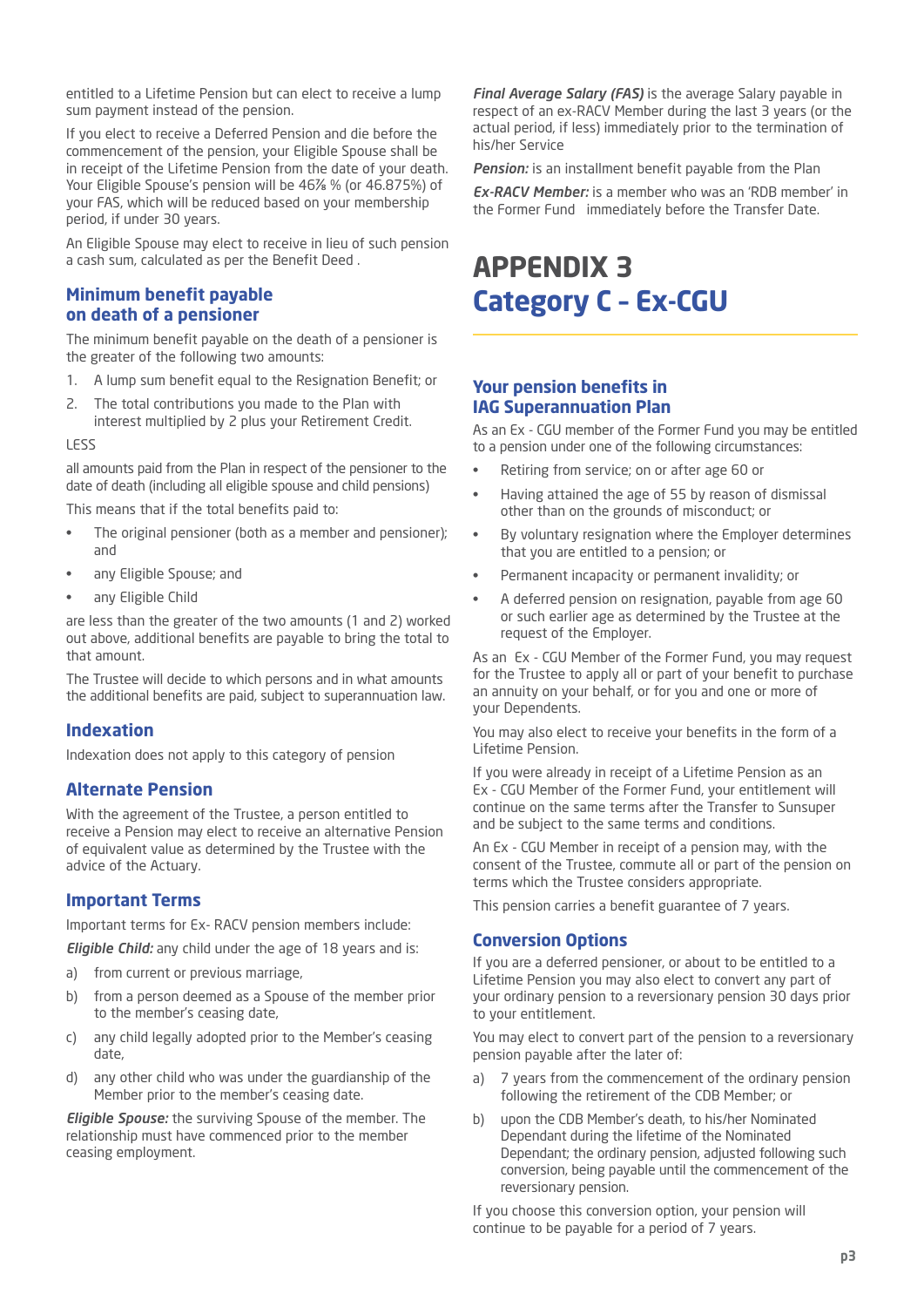#### **Permanent Incapacity / Permanent Invalidity - Evidence of Ill Health**

If you are in receipt of a pension as a result of Permanent Incapacity (or Permanent Invalidity) you may be required to supply additional medical evidence to substantiate that you continue to be unfit for employment.

If you do not provide additional information to the satisfaction of the Trustee, your payments may be impacted.

#### **Death of a Pensioner**

This pension has a guarantee period of 7 years.

In the event of your death before 7 years of pension payments have been made, the unpaid instalments of the remaining years (to the 7 year period) will be paid as a death benefit., unless at the commencement of your pension you elected the Reversionary Pension option.

If you die in receipt of the pension before 7 years' pension payments have been paid, unpaid pension payments for the remainder of the 7-year period will be paid by the Trustee as a Death Benefit. Unpaid pension payments do not reduce to the reversionary level on your death. If you did not elect to convert any part of your ordinary pension to a reversionary pension, or your Nominated Dependent has pre-deceased you, the Death Benefit will be paid as a lump sum.

If you elected to convert your ordinary pension to a reversionary pension and your Nominated Dependent is still living, the Death Benefit will be paid as a pension to your Nominated Dependent followed by the reversionary pension for the life of your Nominated Dependent..The amount of the reversionary pension will be determined by the Actuary and advised to you before you make an election.

#### **Pension Offset**

The ordinary pension payable may be reduced from time to time by the Trustee by an amount or amounts equal to any periodical payments or payments for lifetime to which you become entitled pursuant to Commonwealth or State legislation or legislation of any other country excluding any such payments you are entitled to arising from service of the government of the Commonwealth, any State or other country.

#### **Indexation**

Each year on 1 January the Trustee will either adjust all pensions by 5% or of any amount commensurate with the increase in the CPI, whichever is the lesser amount. Any pensions that commenced after 1 January will be proportionately adjusted.

Each year on 1 January the Trustee shall adjust the amount of any Reversionary Pension which has not yet become payable and any Deferred Pension to which a CDB Member has become entitled by 5% or of any amount commensurate with the increase in the CPI, whichever is the lesser amount..

The Trustee may also adjust for pension payments in consideration of cost of living expenses. This may result in an increase or a decrease of additional cost of living pension payments. You will be notified if this applies to you.

#### **Important Terms**

Important terms for Ex - CGU pension members include:

*CDB Member:* where you were identified as a 'CDB member' in the Former Fund immediately before the Transfer Date.

*Deferred Pensioner:* if you were entitled to receive a pension and left employment before the age of 55, or as advised by the Trustee.

*Ex - CGU Member:* a former member of the CGU Fund and Former Fund, who became a Member of the Plan on the Transfer Date or advised by the Trustee.

*Nominated Dependent:* is a dependent nominated by you to a receive a pension after your death. Any notification shall be in writing, approved by the Trustee and is irrevocable.

*Indexation:* Indexation is applied at 1 January and is based on the CPI (8 capitals) limited to a maximum

## **APPENDIX 4 Category D – Ex-CGU VACC**

#### **Your pension benefits in IAG Superannuation Plan**

As an Ex - CGU VACC member of the Former Fund, your benefit entitlements are based on your category of membership in the CGU VACC Fund.

Where a benefit is payable in respect of a CGU VACC member in the form of a Lifetime Pension, the Trustee may pay the pension based on terms and conditions necessary in order to comply with the requirements of Superannuation Law.

The Lifetime Pension available to Ex-CGU VACC members is a non-indexed Lifetime Pension, however prior to commencement the member has the option to convert this to a indexed pension at 80% of the basic pension amount.

If you were already in receipt of a Lifetime Pension as an Ex - CGU VACC Member of the Former Fund, your entitlement will continue on the same terms after the Transfer to Sunsuper, and be subject to the same terms and conditions.

#### **Death of a Pensioner**

#### **Spouse pensions**

If you are to die whilst in receipt of a pension and have a Surviving Spouse, your Surviving Spouse is entitled to a pension equal to 2/3 of the pension payable to you at the date of death.

If you had elected to receive an Index Linked Pension, your Surviving Spouse is entitled to 2/3 of the Index Linked Pension which would have been payable to you if you were still alive.

#### **Alternate Pensions**

A Member entitled to a Lifetime Pension may, within 30 days before, or on becoming so entitled, request the Trustee in writing that part or all of the pension be commuted for a lump sum or that all of the pension (or the remaining pension if part of the pension is to be commuted for a lump sum) be commuted for an Index Linked Pension payable for life.

The Trustee must agree to a request for commutation unless the Member has a Spouse and the Member is unable to prove to the satisfaction of the Trustee that the Spouse is aware of and agrees to the commutation.

A Surviving Spouse in receipt of a pension is not entitled to commute all or any part of such pension.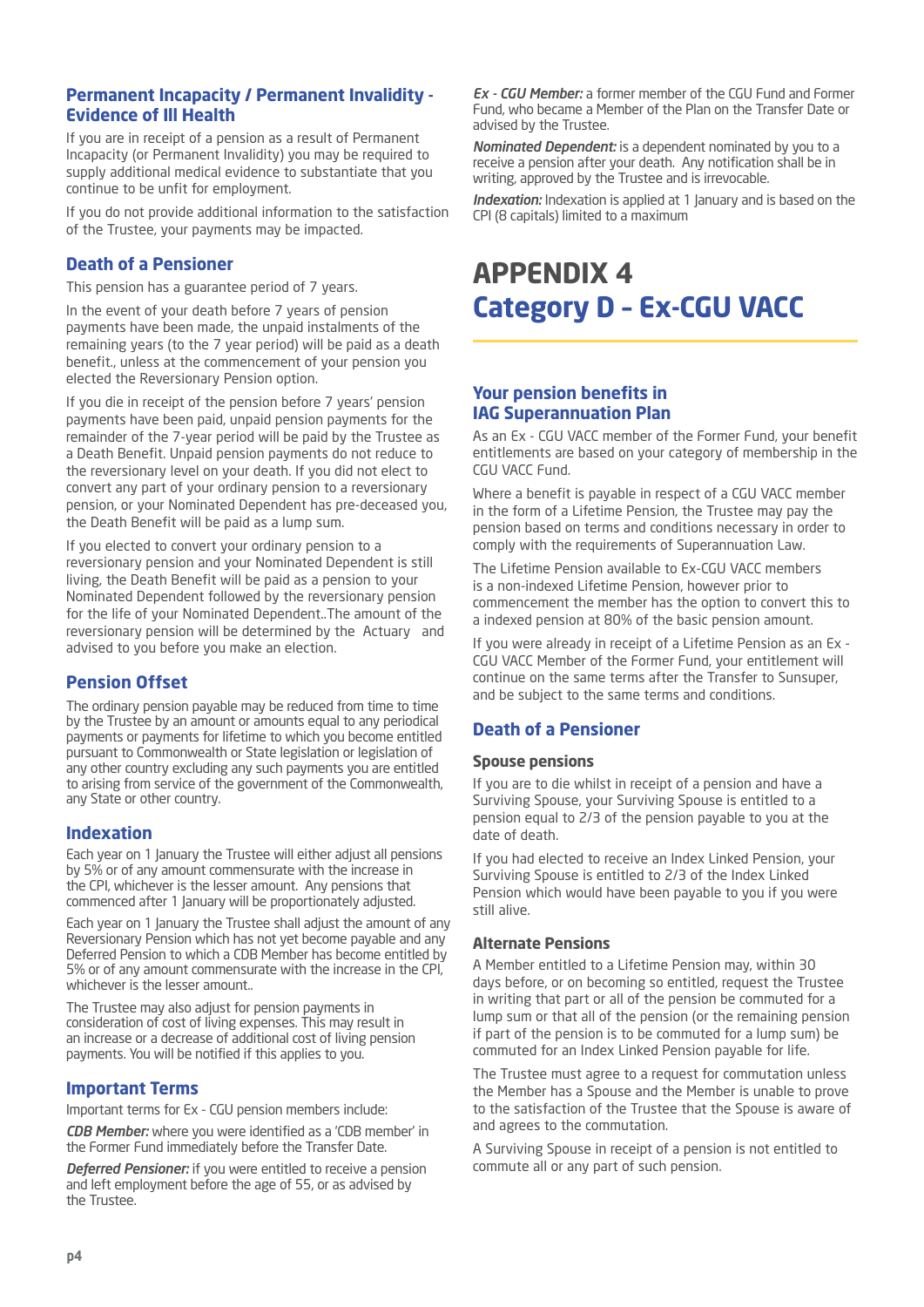#### **Commutation to a lump sum**

The lump sum payable on commutation of a pension shall be:

- where you are aged 65 years or less, 11.5 times the annual amount of the pension being commuted; or
- where you are aged more than 65 years, the annual amount of pension commuted multiplied by such factor as the Trustee, in consultation with the Actuary, decides is compatible with a factor of 11.5 at age 65.

The commutation factor of 11.5 may be reviewed by the Trustee where required. You will be advised of any changes.

#### **Commutation for an index-linked pension**

You can elect to convert all of your Lifetime Pension to an Index-Linked pension. This election must occur within 30 days before becoming entitled to the pension.

You cannot elect to receive part of your Pension as an Index-Linked Pension and part of your Pension as a Lifetime Pension that is not Index-Linked.

If you convert to an Index-Linked Pension, the initial amount of the Index-Linked Pension payable is 80% of the annual amount of the Lifetime Pension that would have been paid to you if you had not converted.

A surviving spouse in receipt of a pension is not entitled to choose either of the conversion options.

#### **Indexation**

The Index-Linked Pension will be indexed in line with the percentage change in the CPI for the 12 month period finishing each 1 October, capped at 15%. The indexation factor will be determined and applied on the following 1 January. The indexation will be pro-rata in the first year of the Lifetime Pension.

#### **Important Terms**

Important terms for Ex CGU VACC pension members of the Former Fund include:

*CGU VACC Fund* refers to the CGU VACC Pension Fund, established by Trust Deed dated 11 April 1969 (previously known as the Fortis Group Staff Pension Fund and before that the AMEV Group Staff Pension Fund, the AMEV Finance Retirement Fund, the AMEV UDC Finance Retirement Fund and the UDC Staff Retirement Fund).

*CPI:* means the Consumer Price Index (All Groups) Weighted Average of Eight Capital Cities published by the Australian Bureau of Statistics, or such index as in the opinion of the Trustee has superseded such Consumer Price Index.

*Index Linked Pension* means a pension the annual amount of which is linked to the CPI.

*Surviving Spouse* in relation to an Ex - CGU VACC Member means a person who is a Spouse at both the date of ceasing Service and the date of death of the Former CGU VACC Member.

## **APPENDIX 5 Category F- Ex-SGIC**

#### **Your pension benefits in IAG Superannuation Plan**

As an Ex- SGIC member of the Former Fund, you are entitled to receive an Indexed Lifetime Pension on leaving service

The pension is guaranteed for 5 years

If you were already in receipt of a Lifetime Pension as an Ex-SGIC Member of the Former Fund, , your entitlement will continue on the same terms after the Transfer to Sunsuper, and be subject to the same terms and conditions

#### **Pension guarantee**

A Lifetime Pension is guaranteed for 5 years (including any period during which the Lifetime Pension was payable as advised by the Former Fund Trustee to the Trustee at the Transfer Date). If your Lifetime Pension ceases before it has been paid for 5 years, the unpaid component will be applied by the Trustee:

- 1. as a death benefit; or
- 2. to the Legal Personal Representative of the Spouse pensioner.

For the purposes of the guarantee, a reversionary pension is a continuation of the pension payable to you.

#### **Death of an SGIC Pensioner or an SDB member receiving a pension**

In the event of your death the following reversionary pension will be payable:

- i) If you leave a Surviving Spouse, you Spouse is entitled to a Lifetime Pension equal to 2/3 of the Retirement Pension which would have been payable to you; and
- ii) if you leave a surviving Eligible Child, 1/9 of the Retirement Pension which would have been payable to you for each surviving Eligible Child, up to a maximum of 3 Eligible Children;

If you do not have a Surviving Spouse, but did leave a surviving Eligible Child, a Lifetime Pension equal to 2⁄9 of the Retirement Pension which would have been payable to you for each surviving Eligible Child, to a maximum of 3 Eligible Children;

#### **Indexation**

Indexation occurs on 1st July and is applied as follows:

- The Old Scheme Lifetime Pension component of a pension is indexed at 1 July each year by the CPI Indexation Factor. and
- The New Scheme Lifetime Pension component of a pension payable is indexed at 1 July each year by the lower of the CPI Indexation Factor and 5%.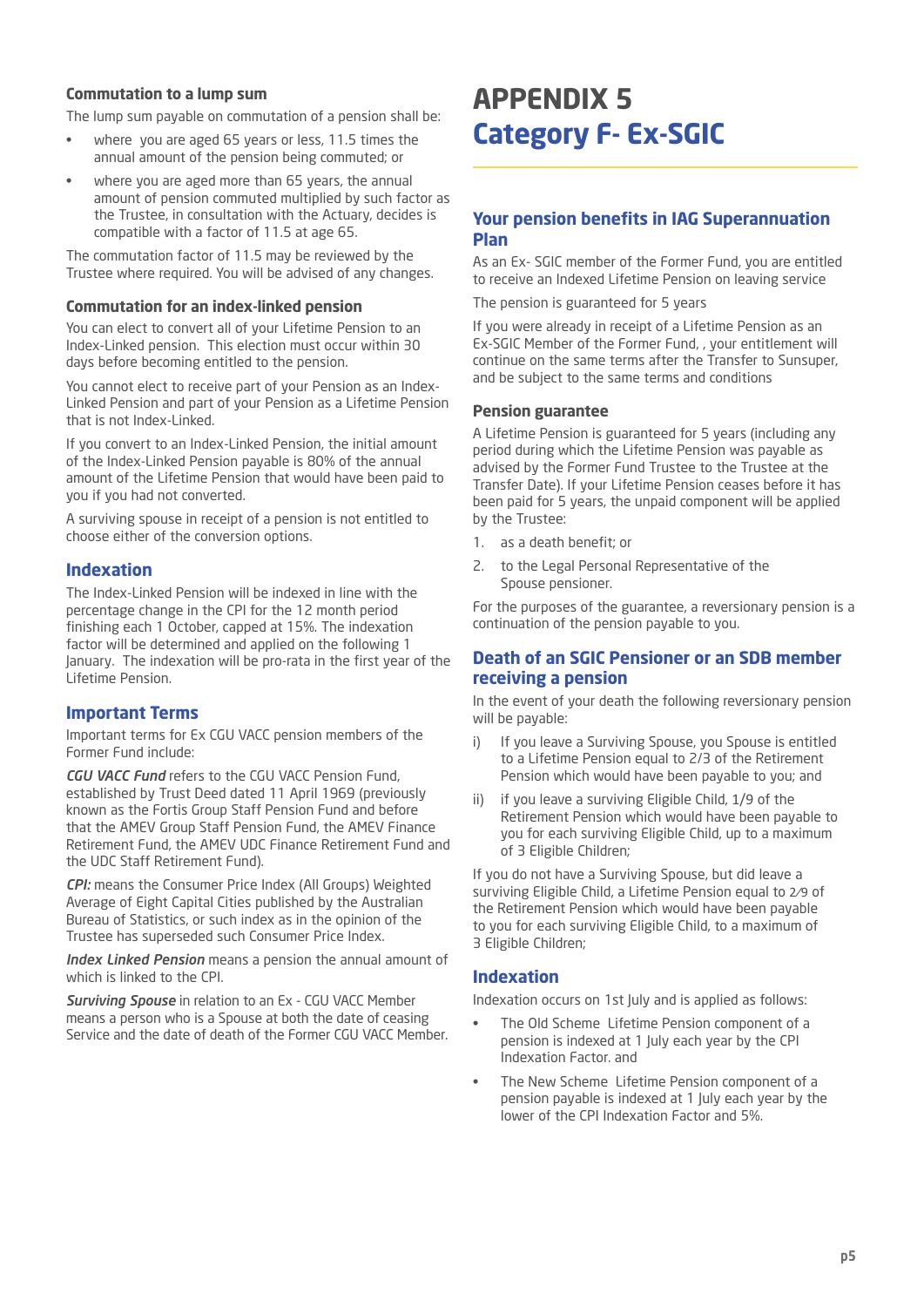#### **Important Terms**

*CPI Indexation Factor* is the Consumer Price Index Adelaide (All Groups) published by the Australian Bureau of Statistics, or such index as in the opinion of the Trustee has superseded such Consumer Price Index for the 12 months ending the previous 31 March.

*Eligible Child* in relation to the SDB Member, means a child of the Member, or a child for whom the Member has assumed parental responsibilities and who was cared for and maintained (wholly or in part) by the Member up to the date of the Member's death and who is:

- a) under the age of 18 years; or
- b) between the ages of 18 and 25 and in full-time attendance at an educational institution which is recognised by the Trustee for the purposes of this definition.

*New scheme* means members benefits accrued after 1 July 1995

*Old Scheme* means member's benefits accrued prior to 1 July 1995

*SGIC Defined Benefit (SDB)* Member is a former member of the SGIC Fund

*SGIC Pensioner* means a person who, on the Transfer Date, is in receipt of a pension from the Former Fund pursuant to the Seventh Addendum of the governing rules of the Former Fund, as advised by the Former Fund Trustee to the Trustee at the Transfer Date.

*Spouse* in relation to the SDB Member includes a putative spouse for the purposes of the Family Relations Act 1975 (South Australia) but does not include, unless the Trustee otherwise determines, a person who becomes a spouse of the Member either:

- a) after the Member left Service; or
- b) within 5 calendar years before the date of death of the Member,

provided that, if there is, at any point in time, more than one such person, the Trustee may determine which one or more of them shall be deemed to be the Spouse at that time to the exclusion of the others and if more than one, the Trustee shall determine the proportions in which a benefit payable to a Spouse under Schedule F of the Benefit Deed is split between them. between them. **<sup>2019</sup>**